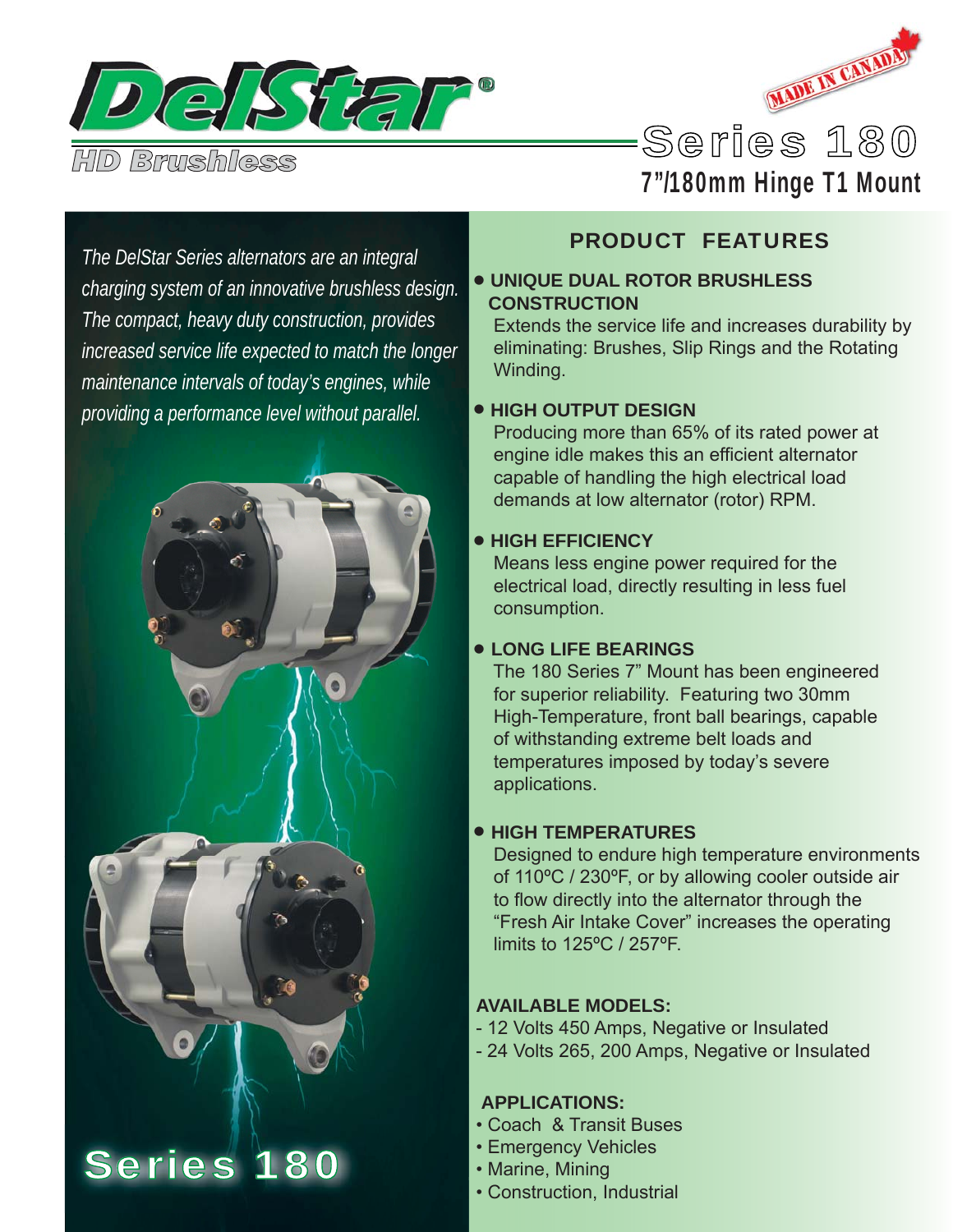



### **PERFORMANCE CURVES**

#### SPECIFICATIONS

- 7"/180mm hinge (T1) Mount
- Rotation: Bidirectional
- Internal Voltage Regulator
- Self-excited one wire connection
- Relay/AC terminal
- Indicator light terminal
- Sense terminal (Remote)
- Temperature limits:

Low -40°C / -40°F

High 110°C / 230°F

High 125ºC / 257ºF (*with fresh air intake)*

• Speed limits: 8,000 RPM continuous

9,000 RPM intermittent

● Weight: 51 Lbs. / 23 Kg.

#### CRITICAL SPEED RANGES

| <b>12V</b> | 450A        | <b>24V</b> | 265A        | <b>200A</b> |
|------------|-------------|------------|-------------|-------------|
| <b>RPM</b> | <b>AMPS</b> | <b>RPM</b> | <b>AMPS</b> | <b>AMPS</b> |
| 1800       | 220         | 1800       | 155         | 116         |
| 2000       | 270         | 2000       | 165         | 131         |
| 3000       | 359         | 3000       | 212         | 169         |
| 4000       | 406         | 4000       | 237         | 187         |
| 5000       | 434         | 5000       | 256         | 194         |
| 6000       | 450         | 6000       | 265         | 200         |

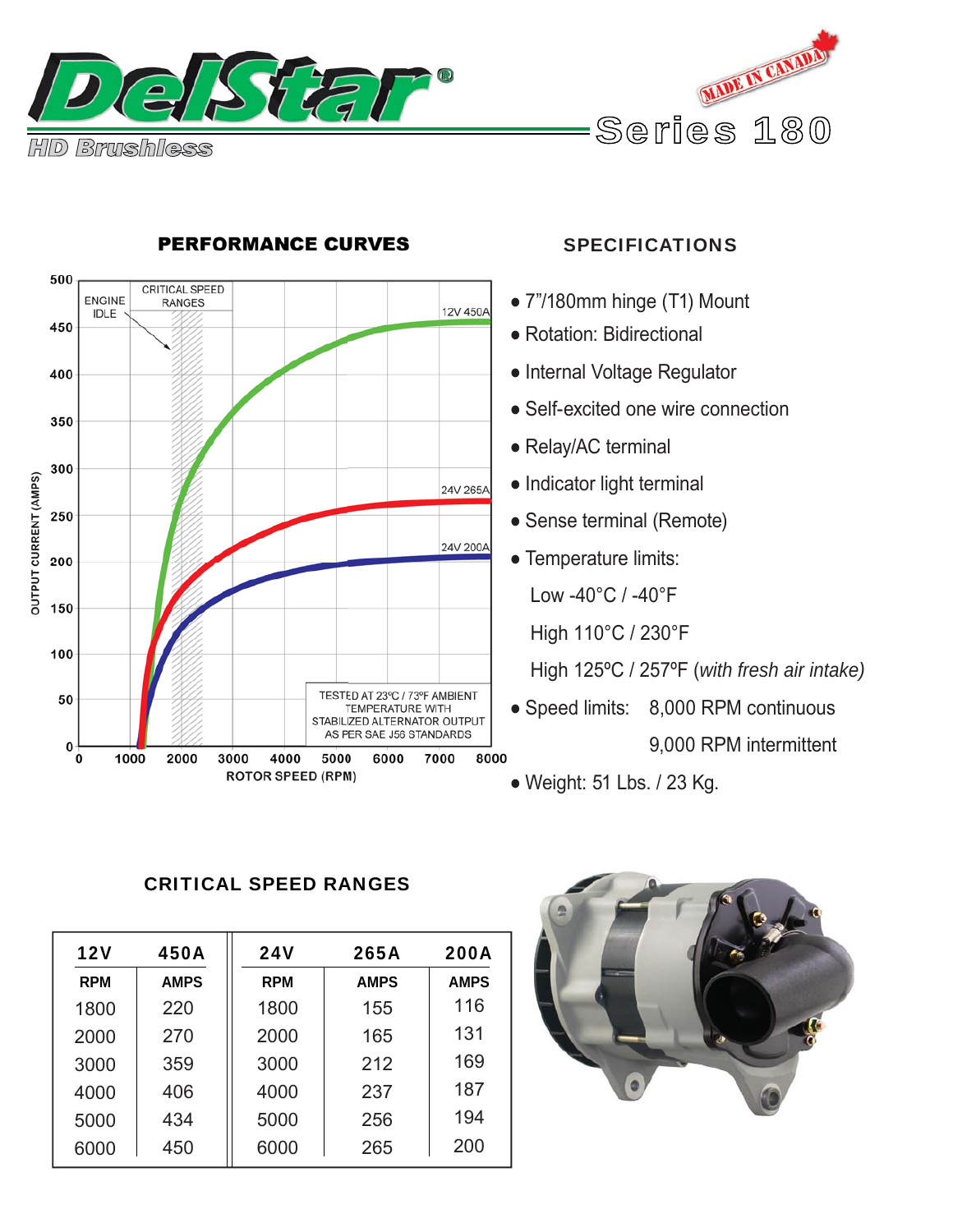





**Ind. Light** M5 n  $\widehat{r}$ 企 **S** (Remote **AC** M5 Sense)  $\mathcal{C}$ M5 **B+ B+ B**-<br>M8 **B**- $\overline{\overline{\mathsf{M}}}$ 8

Dimensions are listed in mm over (in)







#### RIGHT 60º LEFT 60º LEFT 60º

| R60 <sup>°</sup><br><b>ALTERNATOR No.</b> |     |            |           |
|-------------------------------------------|-----|------------|-----------|
| 100-18121                                 | 12V | 270 / 450A |           |
| 100-18225                                 | 24V | 130 / 200A | Ins. Grd. |
| 100-18227                                 | 24V | 165 / 265A | Ins. Grd. |

| L60°<br>ALTERNATOR No. | <b>Amps Output</b><br>@ 2000/6000 rpm |            |           |  |
|------------------------|---------------------------------------|------------|-----------|--|
| 100-18226              | 24V                                   | 130 / 200A | Ins. Grd. |  |
| 100-18228              | 24V                                   | 165 / 265A | Ins. Grd. |  |
|                        |                                       |            |           |  |

| $L60^{\circ}$<br><b>ALTERNATOR No.</b> |     |            |           |
|----------------------------------------|-----|------------|-----------|
| 100-18122                              | 12V | 270 / 450A |           |
| 100-18231                              | 24V | 130 / 200A | Ins. Grd. |
| 100-18232                              | 24V | 165 / 265A | Ins. Grd. |